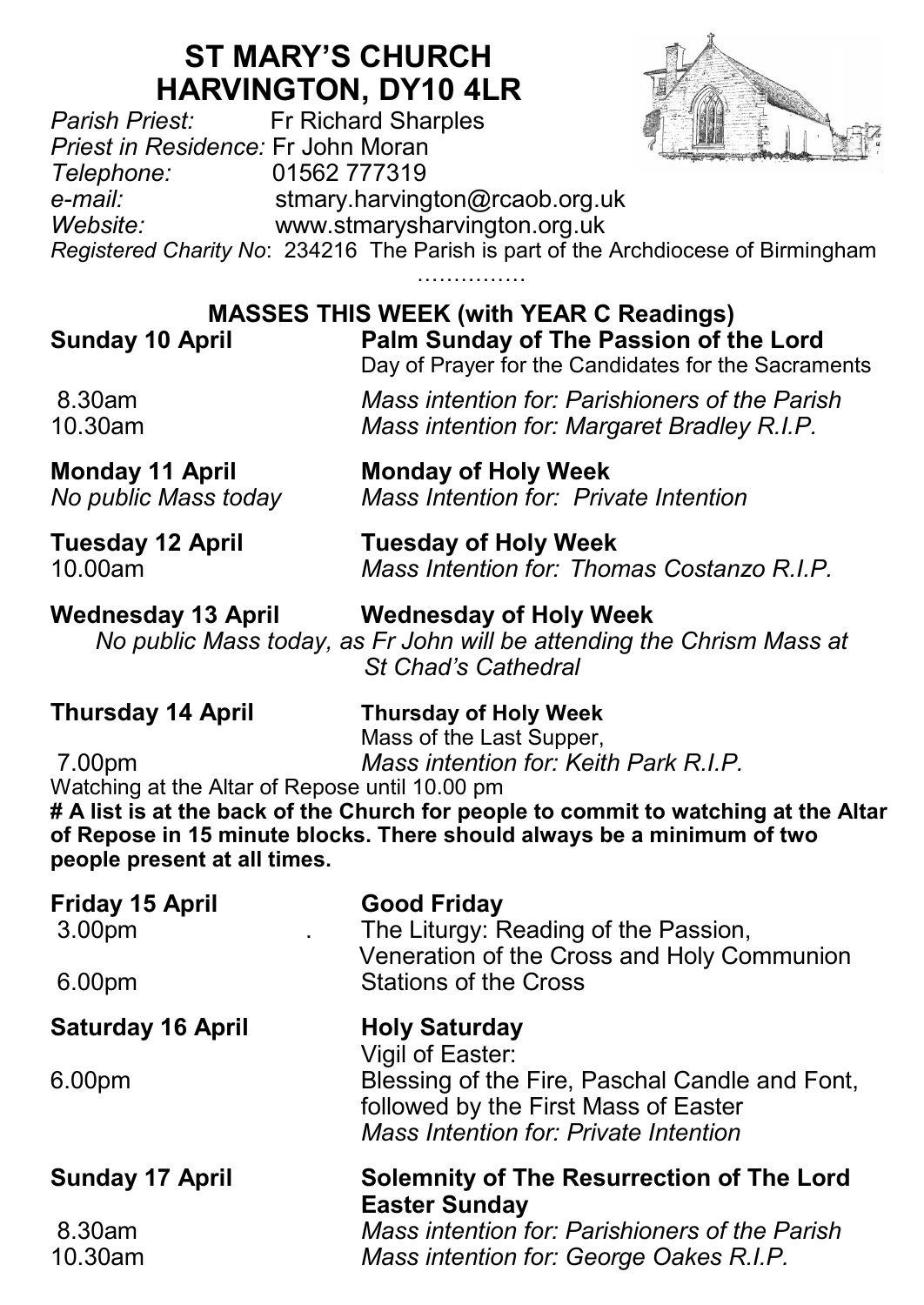**Anniversaries in April:** Rev Clement Harris (1905), Edward M Hailes (1955), Charles Cantillon (1985), Bridget Needham (1991), Michael Brown (1992), Elizabeth Eardley (2002), Mary Murray (2003), Piers Thompson (2004), Franz Tschak (2005), Mary Dolores Lloyd-Jones (2007), George Oakes (2009), Laurence Rochford (2011), Leonard Eynsham (2016), Maureen Trow (2018), Charles Paice (2019), Margaret Bradley (2020) Sylvia Florence Waling (2020)

…………………………………………………………………….

**In your prayers please remember parishioners and friends who are sick:**  Deirdre Brookes, Kathleen Clark, Liz and Lionel Cornish, Bob Grant, Jane and Peter Handley, Ann Parry, Clare Saich, Karen Wright.

………...……………………...



| $\overline{\phantom{a}}$ | for all your offerings and donations. They are always gratefully received. |         |  |
|--------------------------|----------------------------------------------------------------------------|---------|--|
| THANK<br>YOU             | <b>Contributions to the Parish: 28 March-4 April</b>                       |         |  |
|                          | Regular, weekly Gift Aid Direct Debit:                                     | £316.00 |  |
|                          |                                                                            | £122.50 |  |
|                          |                                                                            | £177.64 |  |



**OFFERTORY DONATIONS** are no longer collected in the pews. If you wish to make a donation on **SUNDAYS** please place your offering in the 'bin' on the porch table. On **OTHER DAYS OF THE WEEK** offerings may be placed **in the basket on the sanctuary step in front of the altar.** 

……………………………..

#### ……………………………… **EASTER OFFERINGS to Fr John**.

Labelled envelopes are available from the table in the porch should you wish to make an offering during the Easter Season. They may be placed either with the collections taken in church or given directly to Fr John.



## **WELCOME TO ST MARY'S!**

- Ours is a small church with just one central aisle and with limited ventilation. Whilst there is no legal requirement to wear a face covering the government suggests: '… that you continue to wear a face covering in crowded and enclosed spaces where you may come into contact with other people you do not normally meet. Social distancing in a place of worship is now a personal choice. People are encouraged to respect other attendees and those working who may wish to adopt a more cautious approach.' www.gov.uk/guidance/covid-19-guidance-for-the-safe-use-of-places-ofworship
- If members of the congregation would like to ensure social distancing they may use a 'Please Leave Space' sign (available in the porch) and place it on the seat beside them in their pew.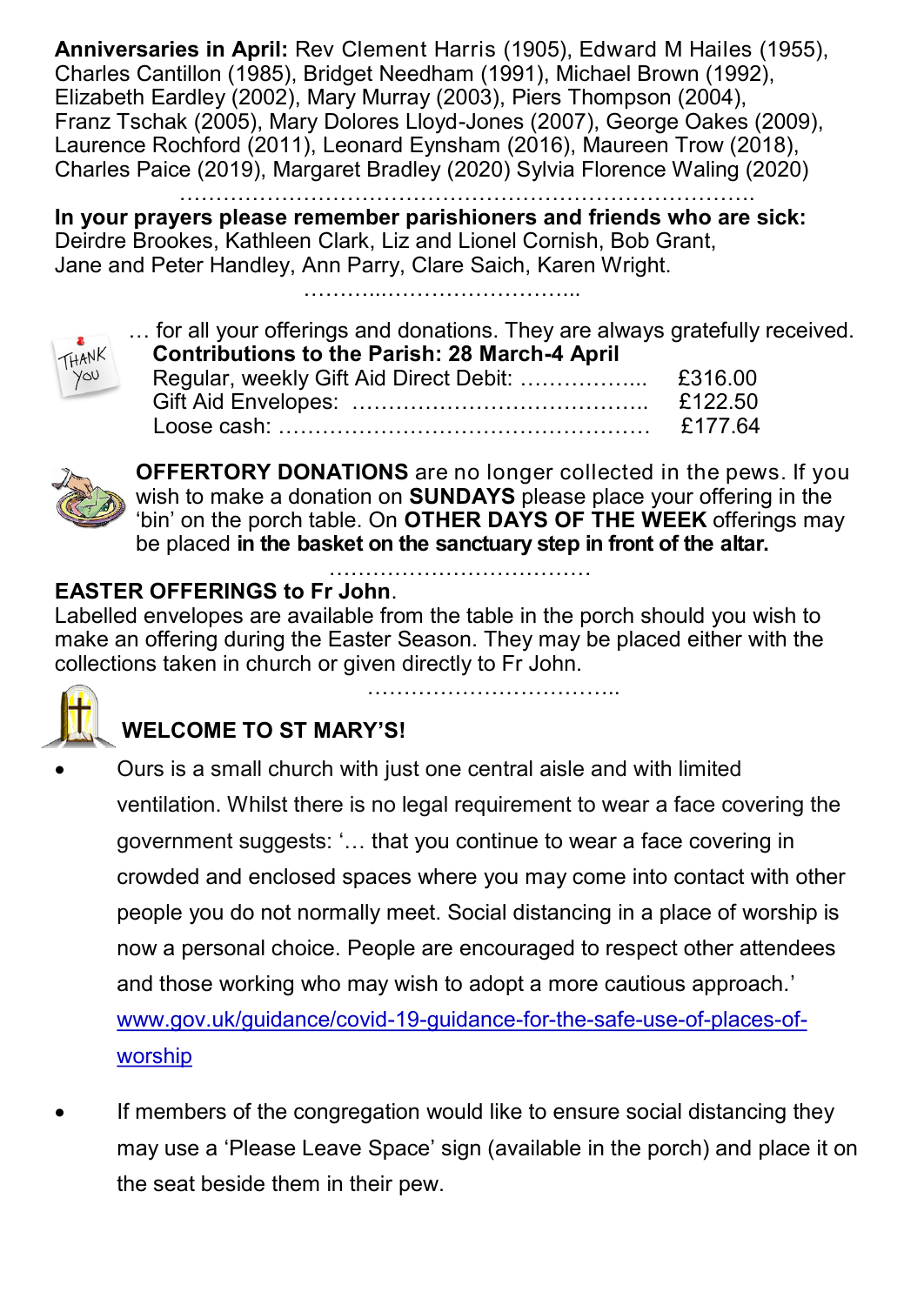

### Please support **ST MARY'S, CHILDREN'S LITURGY GROUP**,

with CAFODs Walk Against Hunger to raise money for the 200 million children in the world whose lives are at risk of malnutrition. You can support

the Children's Liturgy Group by donating on their Justgiving page:

walk.cafod.org.uk/fundraising/st-marys-harvington-childrens-litergy, or by adding your details to the sponsorship form available at the back of church.

Our local **FOOD BANK** appreciate all donations. Your donations of food and other essentials will be delivered to the Food Bank collection point in Kidderminster on your behalf on Monday 11th. If you would prefer to donate money, please make cheques payable to 'The Kidderminster Foodbank' or put cash in an envelope marked 'KIDDERMINSTER FOOD BANK' and put it in the Offertory collection.

T.

**THE The FRIENDS OF THE HOLY LAND** is an ecumenical charity, set up in **FHLF** the Wyre Forest 13 years ago, and now national, to raise funds to help the disadvantaged Christians living in the Holy Land in Israel, the West Bank,Gaza and Jordan. The Wyre Forest Group are organising a **PILGRIMAGE WALK TO HARVINGTON ON ST GEORGE'S DAY ON SATURDAY 23rd APRIL.**  Sponsored Pilgrims will start from different locations – Stourport, Stourbridge,

……………………………………………………

Bromsgrove, Cutnall Green, including St George's Church, Kidderminster. Starting at 10.30am they will converge on (or arrive at) Harvington from noon onwards for a picnic, followed by a short ecumenical service at St Mary's at Harvington. If you would like to join the walk, sponsored by your friends, family, colleagues etc ,

please contact either Stephen Brown on 01562 753422, e-mail:

gailstephen@blueyonder.co.uk or David Mills 01299 253035, e-mail: mills669@btinternet.com



Meeting in the Tea Rooms at **ROWBERRY'S** this week:

…………………………………………………..



The **BOOK GROUP** on Monday 11th at 9.30am to discuss *An Experiment in Love* by Hilary Mantel.

 $\degree$  The **CRAFT GROUP** on Wednesdav 13th at 1.30pm to continue working on the church pew cushions project.

You are very welcome to go along to either or both of these sociable groups even if you haven't read the book or know how to thread a needle!